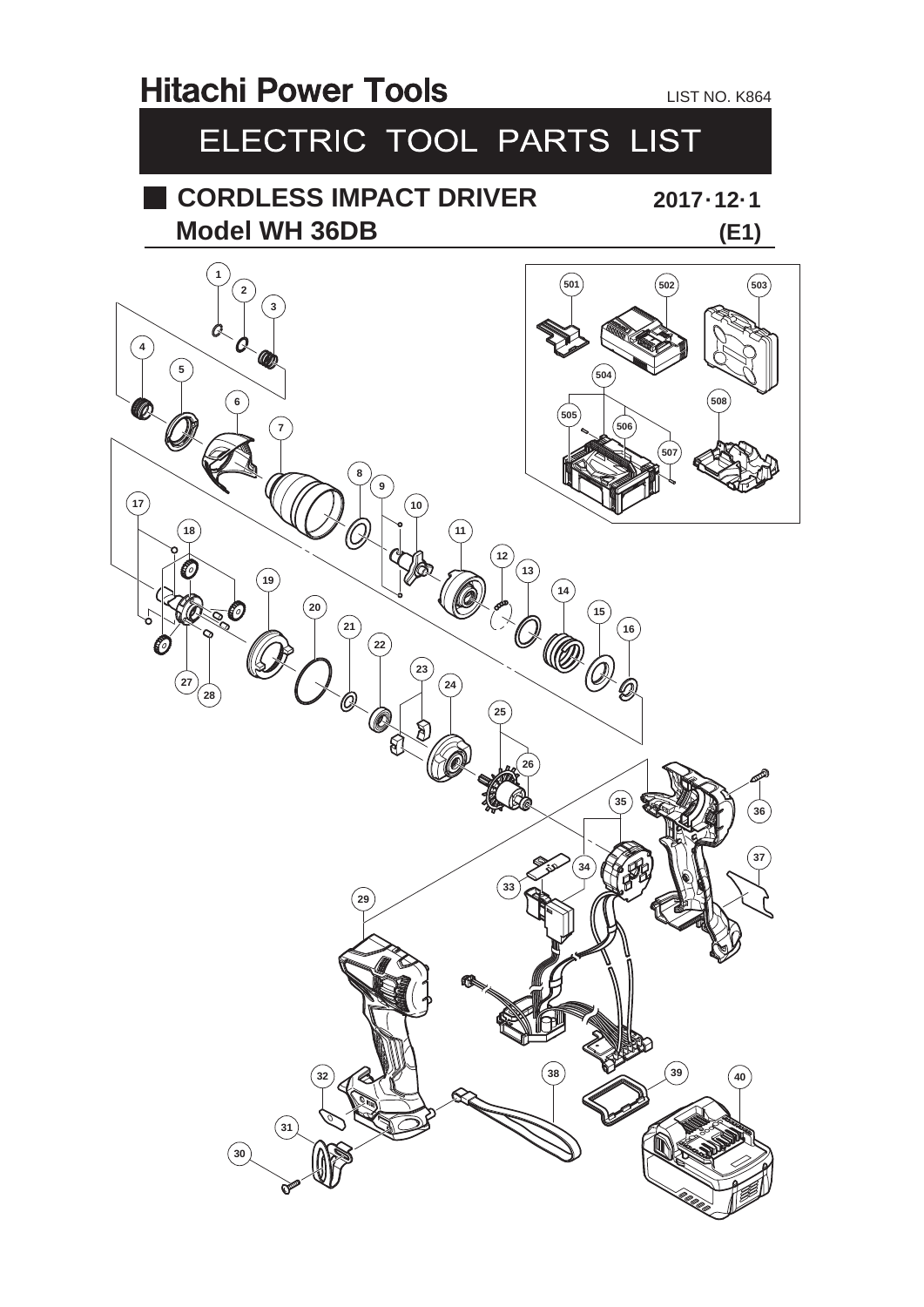| <b>PARTS</b><br><b>WH 36DB</b> |                 |                                          |                    |                  |  |  |
|--------------------------------|-----------------|------------------------------------------|--------------------|------------------|--|--|
| <b>ITEM</b><br>NO.             | <b>CODE NO.</b> | <b>DESCRIPTION</b>                       | NO.<br><b>USED</b> | <b>REMARKS</b>   |  |  |
| 1                              | 330619          | <b>RETAINING RING</b>                    | 1                  |                  |  |  |
| 2                              | 330856          | <b>WASHER (D)</b>                        | 1                  |                  |  |  |
| 3                              | 370581          | <b>GUIDE SPRING</b>                      | 1                  |                  |  |  |
| 4                              | 339350          | <b>GUIDE SLEEVE</b>                      | 1                  |                  |  |  |
| 5                              | 339198          | <b>FRONT CAP</b>                         | 1                  |                  |  |  |
| 6                              | 370575          | <b>PROTECTOR</b>                         | 1                  |                  |  |  |
| 7                              | 370578          | <b>HAMMER CASE</b>                       | 1                  |                  |  |  |
| 8                              | 370579          | <b>WASHER (F)</b>                        | 1                  |                  |  |  |
| 9                              | 319535          | STEEL BALL D3.5 (10 PCS.)                | $\mathbf{2}$       |                  |  |  |
| 10                             | 370570          | <b>ANVIL (S)</b>                         | 1                  |                  |  |  |
| 10                             | 370571          | ANVIL (L)                                | 1                  | <b>FOR CHN</b>   |  |  |
| 11                             | 339192          | <b>HAMMER</b>                            | 1                  |                  |  |  |
| 12                             | 959148          | <b>STEEL BALL D3.175 (10 PCS.)</b>       | 28                 |                  |  |  |
| 13                             | 370580          | <b>WASHER (J)</b>                        | 1                  |                  |  |  |
| 14                             | 339194          | <b>HAMMER SPRING</b>                     | 1                  |                  |  |  |
| 15                             | 316172          | <b>WASHER (S)</b>                        | 1                  |                  |  |  |
| 16                             | 370582          | <b>STOPPER</b>                           | 1                  |                  |  |  |
| 17                             | 959154          | <b>STEEL BALL D5.556 (10 PCS.)</b>       | $\mathbf{2}$       |                  |  |  |
| 18                             | 370584          | <b>IDLE GEAR SET (3 PCS.)</b>            | 3                  |                  |  |  |
| 19                             | 370160          | <b>RING GEAR</b>                         | 1                  |                  |  |  |
| 20                             | 983852          | <b>O-RING (S-42)</b>                     | 1                  |                  |  |  |
| 21                             | 370583          | <b>WASHER (E)</b>                        | 1                  |                  |  |  |
| 22                             | 6901 V V        | <b>BALL BEARING 6901VV</b>               | 1                  |                  |  |  |
| 23                             | 333952          | <b>DAMPER</b>                            | $\boldsymbol{2}$   |                  |  |  |
| 24                             | 335317          | <b>INNER COVER (E)</b>                   | 1                  |                  |  |  |
| 25                             | 361046          | <b>ROTOR PINION ASS'Y</b>                | 1                  | <b>INCLUD.26</b> |  |  |
| 26                             | 335723          | <b>BALL BEARING 604DD</b>                | $\boldsymbol{2}$   |                  |  |  |
| 27                             | 339193          | <b>SPINDLE</b>                           | 1                  |                  |  |  |
| 28                             | 370585          | <b>NEEDLE ROLLER</b>                     | 3                  |                  |  |  |
| 29                             | 373025          | <b>HOUSING (A).(B) SET</b>               | 1                  |                  |  |  |
| 30                             | 327001          | TRUSS HD. SCREW M4 (BLACK)               | 1                  |                  |  |  |
| 31                             | 372229          | <b>HOOK</b>                              | 1                  |                  |  |  |
| 32                             | 370573          | <b>PANEL SHEET (EX)</b>                  | 1                  |                  |  |  |
| 33                             | 324225          | <b>PUSHING BUTTON (B)</b>                | 1                  |                  |  |  |
| 34                             | 339217          | DC-SPEED CONTROL SWITCH                  | 1                  |                  |  |  |
| 35                             | 373024          | <b>WIRING ASS'Y</b>                      | 1                  | <b>INCLUD.34</b> |  |  |
| 36                             | 313687          | TAPPING SCREW (W/FLANGE) D3 X 16 (BLACK) | 9                  |                  |  |  |
| 37                             |                 | <b>NAME PLATE</b>                        | 1                  |                  |  |  |
| 38                             | 306952          | <b>STRAP (BLACK)</b>                     | 1                  |                  |  |  |
| 39                             | 370728          | <b>TERMINAL RUBBER (A)</b>               | 1                  |                  |  |  |
| 40                             | 371750          | BATTERY BSL 36A18 (EUROPE, AUS, NZL)     | 2                  | INCLUD.501       |  |  |
| 40                             | 372121          | BATTERY BSL 36B18 (USA,CAN)              | 2                  | INCLUD.501       |  |  |
|                                |                 |                                          |                    |                  |  |  |
|                                |                 |                                          |                    |                  |  |  |
|                                |                 |                                          |                    |                  |  |  |
|                                |                 |                                          |                    |                  |  |  |
|                                |                 |                                          |                    |                  |  |  |
|                                |                 |                                          |                    |                  |  |  |
|                                |                 |                                          |                    |                  |  |  |
|                                |                 |                                          |                    |                  |  |  |
|                                |                 |                                          |                    |                  |  |  |